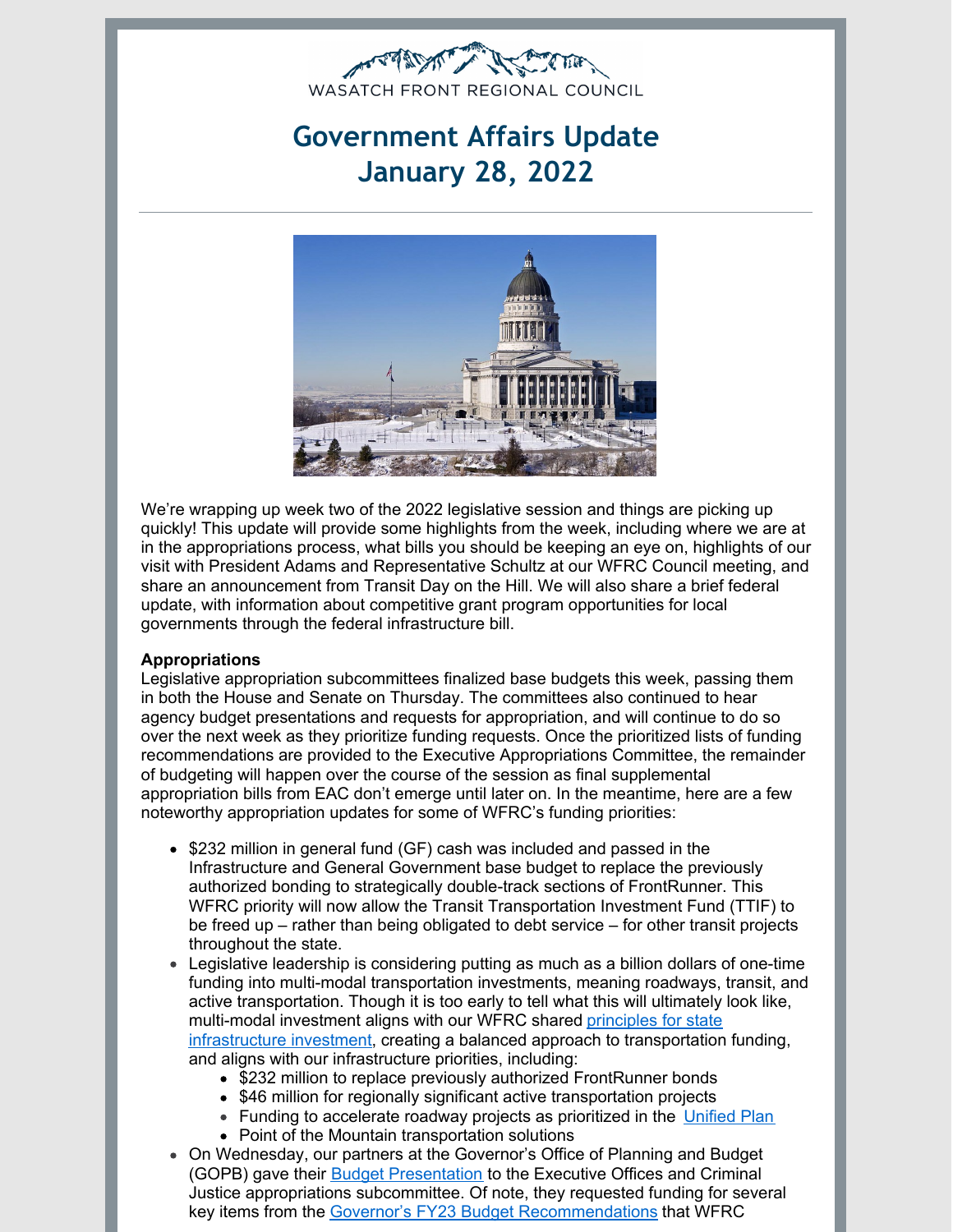supports:

- $\bullet$ \$1.65 million ongoing funding for technical planning assistance, \$1.05 million of which would go to Associations of Governments for training, grant writing, and other technical assistance, as well as a \$600,000 increase for UDOT's Technical Planning Assistance Grant Program. Technical assistance will help aid our local governments as they are challenged to meet the increasing demands of planning for growth, transportation, housing, and economic opportunity.
- \$1 million one-time to fund a statewide conversation on growth. The conversation can help residents statewide understand the implications of the various ways that growth might unfold, and the importance of planning today for tomorrow. As the fastest-growing state in the nation, how growth occurs has and will continue to have a significant impact on our quality of life.

As committees prioritize funding requests, and legislative leadership makes decisions about transportation and other related funding, we will keep you apprised.

### **Legislation You Should Know About**

*[SB140](https://le.utah.gov/~2022/bills/static/SB0140.html) Housing and Transit Reinvestment Zone Amendments,* by Senator Wayne Harper was released this week and makes various changes to **[SB217](https://le.utah.gov/~2021/bills/static/SB0217.html)**, Housing and Transit Reinvestment Zones (HTRZ), which was passed during the 2021 general session. In short, SB140 would authorize a limited number of additional HTRZs around light-rail transit and bus rapid transit (BRT) stations, in addition to FrontRunner stations as is now allowed. You can find WFRC's summary of the SB140 [HERE](https://docs.google.com/document/d/1qRKW_jACIEms2zN7XoF943CeI9DlMRx3D3a9GAJGKWc/edit). WFRC was instrumental in working with Senator Harper last year to develop the HTRZ tool, and likewise, has provided input into the development of SB140. HTRZs are designed to help Utah tackle its housing crisis by facilitating mixed-use, multi-family and affordable housing development around transit stations. HTRZ enables a portion of incremental tax revenue growth to be captured over a period of time to support costs of development.

### **WFRC Bill Tracker**

As a reminder, you can stay up to speed on the legislation that has either a direct or indirect impact to the work of WFRC and its partners with our WFRC 2022 Bill [Tracker](https://wfrc.org/billtracker/) which is updated regularly. The tracker shares brief summaries, bill status, and recommended positions of "support", "oppose", or "neutral". If you have any questions about the bills or the recommendations included, please feel free to contact me.

You can also find the Utah League of Cities and Towns bill tracker [HERE](https://www.ulct.org/advocacy/bill-tracking), and the Utah Association of Counties bill tracker [HERE](https://www.uacnet.org/uac-legislative-advocacy).

### **WFRC Council Meeting - Legislative Update**

At WFRC's Thursday Council [meeting](https://www.youtube.com/watch?v=7Abjdyj5mmQ), the Council was joined by Senate President J. Stuart Adams, and House Majority Leader Mike Schultz for a legislative update. Both President Adams and Representative Schultz shared with the group the legislature's intent to make generational investments in infrastructure with the state's expected revenues. They both noted the importance of making multi-modal transportation investments for surface transportation, transit, and active transportation. Specifically, Representative Schultz shared his desire to build on last year's nearly \$1 billion investment in transportation [\(HB433](https://le.utah.gov/~2021/bills/static/HB0433.html)), with another near billion dollar transportation package. Recognizing that things are still early on in the legislative process, we will continue to work with our legislative leaders and partners to further our transportation funding priorities and ensure these generational investments. We appreciate the President and Representative Schultz for their partnership and for taking the time to speak to us!

### **Free Fare February / Transit Day on the Hill**

On Tuesday, the Utah Transit Authority (UTA) hosted Transit Day on the Hill where UTA leadership was joined by the Governor, local officials, and legislators to speak about the importance of transit and its role in addressing air quality and Utah's growth. Salt Lake City Mayor Erin Mendenhall also [announced](https://www.sltrib.com/news/politics/2022/01/26/all-uta-fares-are-free/) that for the month of February, transit fares across the entire system would be free. Mayor Jeff Silvestrini, WFRC Chair, shared that WFRC is a sponsor of Free Fare [February](https://rideuta.com/Rider-Info/Free-Fare-February?utm_medium=email&utm_source=govdelivery), saying "*In order for us to solve the problems we face with additional population growth, additional congestion on our roads, we need transit."*